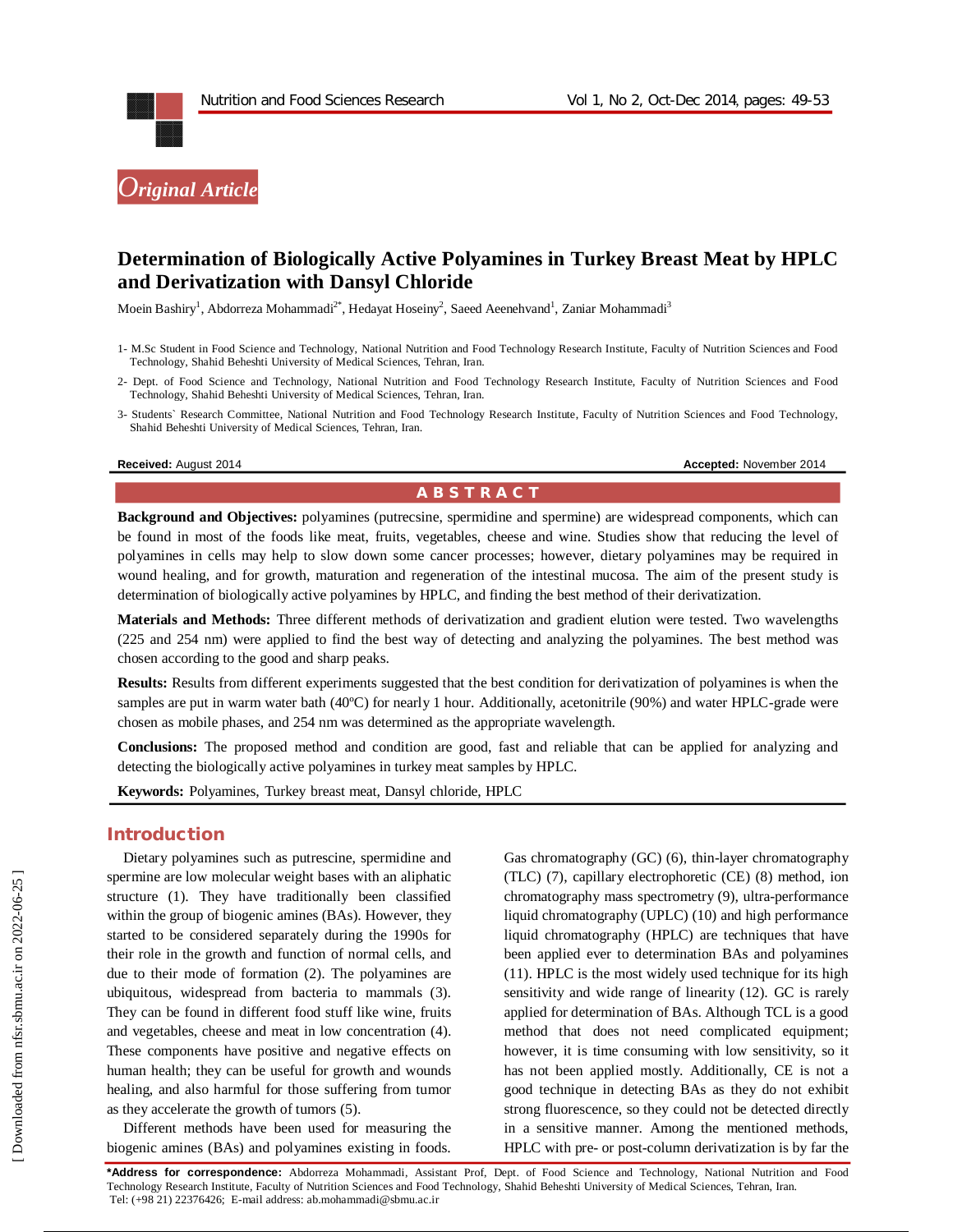most frequently reported technique for BAs separation and quantification (11). Extraction of BAs is so important because most of them are linked to other components. Due to complexity of the meat matrices (protein-rich food, often with high-fat content) and low amount of BAs and polyamines in different matrices, extraction and purification of these components are necessary for analyzing. Indeed, acid extraction is mostly used for these components by hydrochloric acid, perchloric acid or trichloroacetic acid (TCA)(13).

As mentioned, BAs and polyamines do not have chromophoric or fluorogenic properties, so they are determined by pre-column or post-column derivatization (13). Derivitisation procedure is so crucial that should be done precisely. Some reagents that are mostly used for derivatization include dansyl chloride (14), benzoyl chloride (13) and orto-phthaldialdehyde (OPA) (15). Among these reagents, dansyl chloride is frequently used specially for spermidine and spermine. Smela et al. (2003) compared dansyl chloride and orto-phthaldialdehyde (OPA), and concluded that dansyl chloride is more suitable for derivatization of spermidine and spermine  $(16)$ .

In the present study, we determined the polyamines in turkey breast meat by HPLC. Dansyl chloride was chosen for derivitisation, and the best condition was optimized. Furthermore, different gradient elutions and wavelengths were tested to find the best one that can give sharp and separate peaks in the chromatograms.

## **Materials and Methods**

**Reagents, materials and standards:** Polyamine standards including putrescine dihydrochloride, spermidine trihydrochlride, spermine tetrahydrochloride and derivative reagent dansyl chloride were obtained from Sigma-Alderich. Acetonitrile, methanol, acetone and water (HPLC-grade) were purchased from Dae Jung (South Korea). Hydrochloric acid (HCl) (37%, w/w), sodium hydroxide (NaOH), and ammonia were purchased from Merck (Darmstadt, Germany).

The mixed stock standard solutions were prepared at a concentration of 2000  $\mu$ g mL<sup>-1</sup> in HPLC-grade water. The stock standard solutions were diluted with HPLC-grade water to obtain a working solution (100  $\mu$ g mL<sup>-1</sup>). Stock and working solutions were stored in darkness at 4 ºC in a refrigerator.

**Instrument:** A high performance liquid chromatography system Cecil CE-4900 (Cambridge, England), which consisted of two CE-4100 pumps, multiple solvent delivery unit, vacuum degasser, mixing chamber, six-port valve (Rheodyne, USA), and CE-4200 UV-Vis detector (Cambridge, England), was used for chromatographic analysis. An ODS column (250 mm×4 I.D., particle size 5µm) was used for separation of the analytes.

**Sample preparation:** The turkey breast meat samples were minced with a kitchen blender to achieve a homogeneous sample. 100 g of the ground sample was spiked  $(5 \mu g \text{ mL}^{-1})$ , and the spiked samples were homogenized and stirred vigorously. 8 mL of perchloric acid (1mol  $1^{-1}$ ) was added to 1 g of the spiked samples. Afterwards, the mixture was transferred into the centrifuge tube, and centrifuged at 4000 rpm for 10 min. Then the aqueous phase was transferred to another vessel, and Carrez was added in order to denature proteins. Next, it was centrifuged again at 4000 rpm for 10 min. Finally, polyamines were extracted and kept until use for derivatization.

**Derivitization:** As mentioned, to detect and separate polyamines, derivatization is necessary. Three different derivatization procedures were applied to find the appropriate one. In all procedures, dansyl chloride (5 mg/ml-1 acetone) was used. Additionally, derivitisation was done in darkness as it is so sensitive to light.

**Method 1:** One mL of mix or single standard was transferred to the test-tubes, and their pH was adjusted to 8 with 2M NaOH. Then 1 mL of dansyl chloride was added, and the mixture was shaken in darkness at laboratory temperature for 20 hours. Afterwards, 250 µL of L-prolin (0.1 g per 1 ml of water) was added to remove an excess of dansyl chloride. The samples were shaken gently for 1 more hour. Finally, the samples are ready to inject to HPLC.

**Method 2:** This method was similar to the previous one except in time and temperature. In fact, to accelerate the derivitisation procedure, the temperature was increased up to 60ºC and also the time of procedure was reduced to 2 hours.

**Method 3:** In this method, pH of the samples was adjusted to 11 with 2M NaOH, and 1 mL of fresh dansyle chloride was added immediately. Then the samples were transferred to warm water bath for 45-60 minutes while the temperature was set on 40ºC, and the samples were being shaken occasionally. Afterwards, 250µL of ammonia was added to eliminate extra derivative reagent. Eventually, the analytes were ready to inject to HPLC for detection and analysis.

#### **Gradient elutions**

**Gradient elution program 1:** Different programs were tested aiming to find sharper peaks with good retention time in the HPLC runs. Acetonitrile is a solvent that is mostly used to wash the column of HPLC and separate the analytes. In this case, acetonitrile  $90\%$  (90% acetonitrile + 10% HPLC-grade water) was applied for pump A, and methanol 90% was used for pump B. Wavelength was set on 225 nm. Gradient elution was as shown in table 1.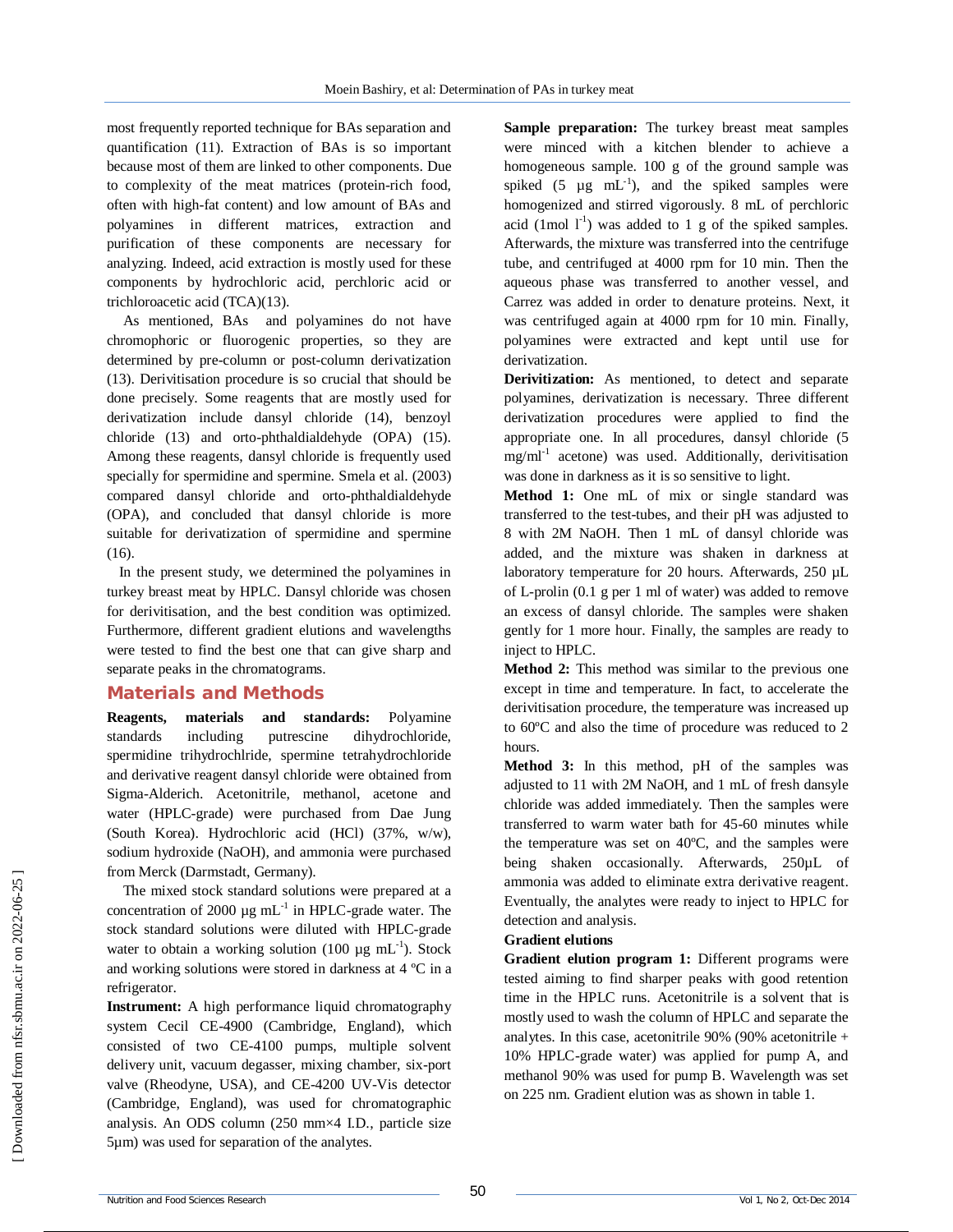| Time  | Pump A           | Pump B       | <b>Flow Rate</b>        |
|-------|------------------|--------------|-------------------------|
| (min) | (Acetonitrile) % | (Methanol) % | $(mL \text{ min}^{-1})$ |
|       | 100              | U            | 0.8                     |
| 17    | 100              |              | 0.8                     |
| 19    | 0                | 100          | 0.8                     |
| 26    |                  | 100          | 0.8                     |
| 28    | 100              | 0            | 0.8                     |
| 40    | 100              |              | 0.8                     |

**Table 1.** Gradient elution: Program 1

**Gradient elution program 2:** The second gradient elution program is shown in Table 2. Acetonitrile was applied for pump A but HPLC-grade water was used in pump B. Wavelength of 254 nm was selected in this condition.

**Table 2.** Gradient elution: Program 2

| Time     | Pump A           | Pump B            | <b>Flow Rate</b> |
|----------|------------------|-------------------|------------------|
| (min)    | (Acetonitrile) % | (Water) %         | $(mL min-1)$     |
| $\theta$ | 75               | 25                | 0.8              |
|          | 75               | 25                | 0.8              |
| 10       | 90               | 10                | 0.8              |
| 12       | 100              | 0                 | 0.8              |
| 16       | 100              | $\mathbf{\Omega}$ | 0.8              |
| 23       | 100              |                   | 0.8              |
|          | 75               | 25                | 0.8              |

**Gradient elution program 3**: The gradient elution and the percentage of acetonitrile were changed in this step (Table 3). Acetonitrile 90% (90% acetonitrile + 10% HPLC-grade water) was used in this program. Mobile phase and wavelength are similar to the previous program.

**Table 3.** Gradient elution: Program 3

| Time     | Pump A          | Pump B   | <b>Flow Rate</b> |
|----------|-----------------|----------|------------------|
| (min)    | (Acetonitrile)% | (Water)% | $(mL min-1)$     |
| $\theta$ | 75              | 25       | 0.8              |
|          | 75              | 25       | 0.8              |
| 10       | 90              | 10       | 0.8              |
| 12       | 100             | $\theta$ | 0.8              |
| 16       | 100             | $\Omega$ | 0.8              |
| 23       | 100             | $\Omega$ | 0.8              |
| 33       | 100             | $\Omega$ | 0.8              |
| 34       | 75              | 25       | 0.8              |
| 40       | 75              | 25       | 0.8              |

**Figure of merits:** To estimate the performance of the proposed method, linearity, recovery, repeatability, limit of detection and limit of quantification were studied (table 4). Good linearity was obtained in range of 1-100  $\mu$ g  $g^{-1}$  (ppm) for all analytes. Also the repeatability of putrecsine, spermidine and spermine determination was obtained as 7.30, 6.88 and 6.72, respectively. Recovery of polyamines was assessed by adding 2  $\mu$ g  $g^{-1}$  (ppm) of the polyamine standards to the samples. Indeed, the recovery index was 105% for putrecine, 95% for spermidine and 80% for spermine. Additionally, the detection and quantification limits were 0.91 and 3, 0.7 and 2.3 and 0.53 and 1.7 ng  $g^{-1}$  for putrecsine, spermidine and spermine, respectively. However, SPD contents were below the detection limits (Table 5).

|  | Table 4. Figures of merit for turkey breast meat samples |  |  |  |
|--|----------------------------------------------------------|--|--|--|
|--|----------------------------------------------------------|--|--|--|

| Analyte    | R <sup>2</sup> | <b>RSD</b><br>(% ) | Recovery<br>(%) | LOD<br>$(ng g^{-1})$ | LOO<br>(ng g <sup>2</sup> ) |
|------------|----------------|--------------------|-----------------|----------------------|-----------------------------|
| Putrecine  | 0.98           | 7.30               | 105             | 0.91                 |                             |
| Spermidine | 0.97           | 6.88               | 95              | 0.70                 | 2.3                         |
| Spermine   | 0.98           | 6.72               | 80              | 0.53                 |                             |

**Table 5.** Analytical results of polyamines in turkey breast meat samples

| Sample         | PUT $(\mu g g^{-1})$ | $SPD (\mu g g^{-1})$ | SPM $(\mu g g^{-1})$ |
|----------------|----------------------|----------------------|----------------------|
| 1              | $9.71 + 0.61^a$      | $ND^b$               | $19.50 + 0.85$       |
| $\overline{c}$ | $5.95 + 0.42$        | ND                   | $15.33 + 1.05$       |
| 3              | $9.71 \pm 0.33$      | ND                   | $19.55 \pm 0.71$     |
| $\overline{4}$ | $19.80 \pm 0.95$     | ND                   | $38.03 + 1.30$       |
| 5              | $3.27 + 0.25$        | ND                   | $7.87 + 0.65$        |
| 6              | $3.15 + 0.10$        | ND                   | $6.55+0.55$          |
| 7              | $3.39 + 0.10$        | ND                   | $6.81 + 0.22$        |
| 8              | $9.21 + 0.42$        | ND                   | $17.20 + 0.48$       |
| 9              | $17.53 + 0.51$       | ND                   | $34.48 + 0.75$       |
| 10             | $4.35+0.25$          | ND                   | $7.43 + 0.35$        |
|                |                      |                      |                      |

a: Mean value  $\pm$  standard deviation (n = 3).

b: Not detected

#### **Results**

According to the results and chromatograms, the third method is the best way to derivatate polyamines. The most important factor in derivatization is the pH of samples. Our results revealed that pH=11 is the optimum pH for this step and there was no acceptable chromatogram when pH is low. Indeed, derivatization process is not ideal when pH decreases. Another important factor is the temperature of derivatization. It is clear that temperature can increase the rate of any reaction. Temperature can influence derivatization too, so two temperatures of 40ºC and 60ºC were examined. The results showed that the more temperature increases, the more derivative components decompose because they are sensitive to high temperature, and will destroy when the temperature increases. Thus, lower temperature (40ºC) is more acceptable. Additionally, the freshness of dansyl chloride is important and it is better to make it weekly.

For gradient elution, it is distinguished that to separate analytes in the column, acetonitrile was the best solvent. It also gives good chromatograms. Firstly, it was assumed that polyamines have memory effects in the column, so methanol was used to wash the column and make it ready for the next injection. Finally, it was revealed that acetonitrile and water can remove the residuals completely. The results showed that the third gradient elution separates the analytes perfectly, and there was no interference of the peaks, and the retention time of each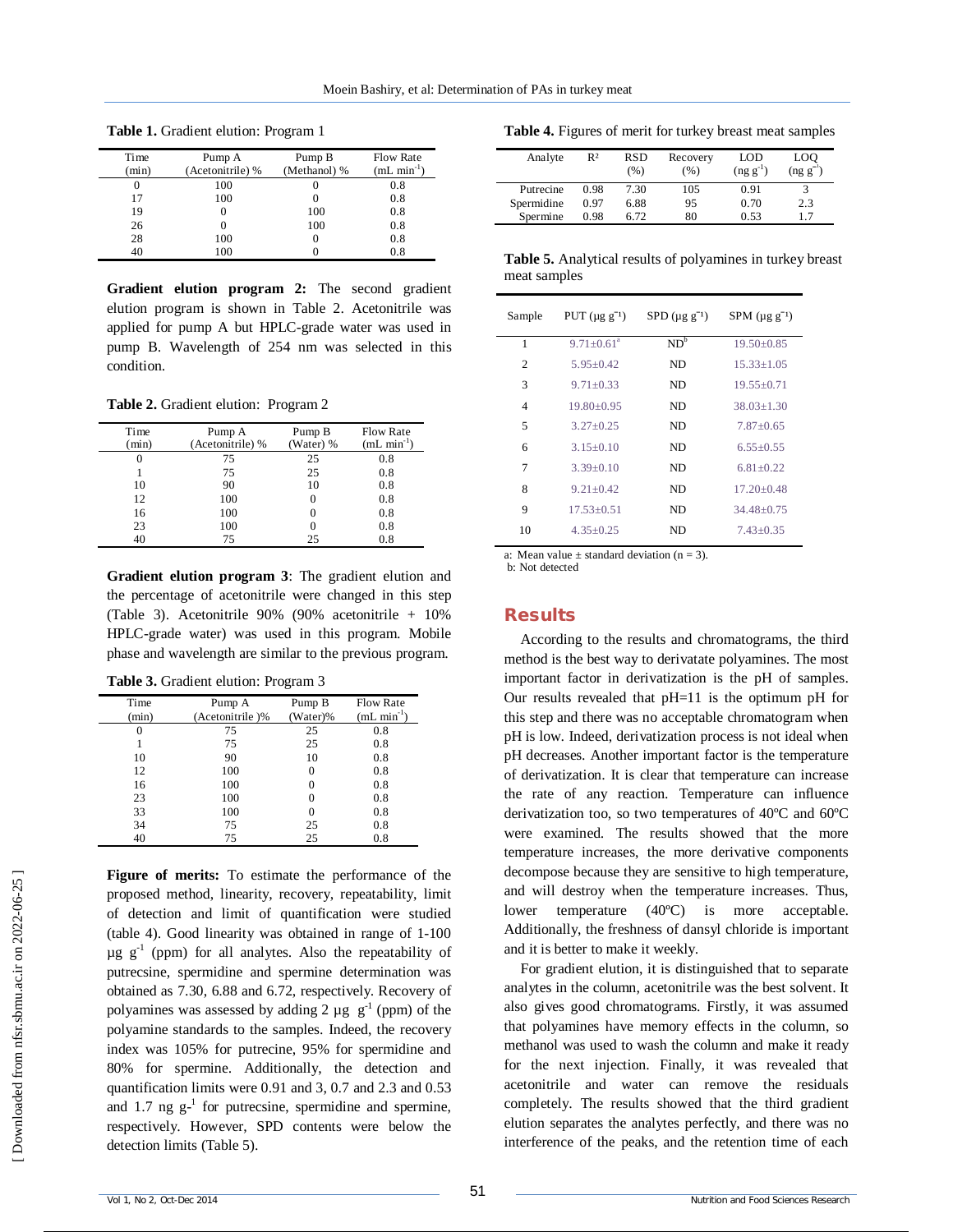polyamine was suitable. In other conditions, the peaks overlapped and were close to each other. Suitable wavelength to detect polyamines was found to be 254nm as sharper peaks are seen in this wavelength (Figure 1).

The proposed method comparing to other methods is very suitable with high repeatability and appropriate detection of limit that could be applied in other laboratories. Indeed, preparation of samples in this method is easy and fast. In addition, the chromatograms achieved by this method showed no matrix interference, so it can be applied to other meat samples and also other matrices.



**Fig 1.** HPLC chromatograms of the mixture of standard biogenic polyamines (10  $\mu$ g ml<sup>-1</sup>) derivatized according to Method 3, gradient elution 3 and wavelength 254 nm. . Peaks identification: 1) putrescine; 2) spermidine and 3) spermine (14-27 min).

# **Discussion**

According to our results and comparison to other studies, derivitisation is more desirable when the pH of samples is high. The optimum pH for derivitisation is considered by several researchers, but the results are not the same. For example, Innocent et al. (2007) reported that pH=11 is ideal that confirms our findings (17). On the other hand, Krausova et al. (2008) studied the changes of polyamines during the storage period and culinary treatments on pork lion, and introduced low pH for derivitisation. Indeed, they reported pH=8 is the optimum pH for the procedure by dansyl chloride (14) that is not consistent with our findings. Additionally, Smela et al. (2003) compared two derivative reagents, and concluded that dansyle chloride had more reliable chromatograms to OPA (16). Some important factors in derivitisation have been studied by several researchers. Krausova et al. (2008) reported room temperature for 20 hours as good point for derivitisation (14) while Innocent applied 40ºC for 1 hour (17); the latter confirms our findings. Comparison between different wavelengths (225 nm and 254 nm) showed that higher wavelengths introduces better and sharper peaks, so most of the researchers used 254 nm in

their studies (11, 18). Moreover, different gradient elutions were applied by researchers; each has their own properties. However, in our study, acetonitrile and water were suitable as mobile phase that offered great retention time for each polyamine. According to our findings, retention time for putresine, spermidine and spermine is 12-13, 17-18 and 25-26 minutes, respectively. Use of acetonitrile and water as mobile phase is seen in several studies (19), yet some other solvents like methanol is seen too (20).

To summarize, use of dansyl chloride is a good choice to derivatate polyamines if the optimum conditions are applied: pH=11, temperature= 40ºC for 1 hour, acetonitrile 90% as mobile phase for pump A, and water HPLC-grade for pump B with gradient elution, and the wave length of 254 (Table 3). By applying the above conditions, good chromatograms with sharp and separate peaks are achievable.

**Real sample analysis**: Some sample were purchased from Tehran market, and the tested with proposed method to evaluate the reliability of the developed technique. The concentrations of the analytes were calculated from the linear regression equations of the standard curves. The results are shown in table 5, A clean separation and good chromatogram is readily achieved without the presence of matrix interference (Fig. 2).



Time(mm:ss) **Fig 2.** HPLC chromatogram of polyamines in turkey breast meat samples [1) PUT=15 min, 2)SPM=25 min]

#### **Acknowledgment**

The authors thank the National Nutrition & Food Technology Research Institute of Iran for supporting this research financially.

#### **Financial disclosure**

The authors declared no financial interest.

### **Funding/Support**

National Nutrition & Food Technology Research Institute.